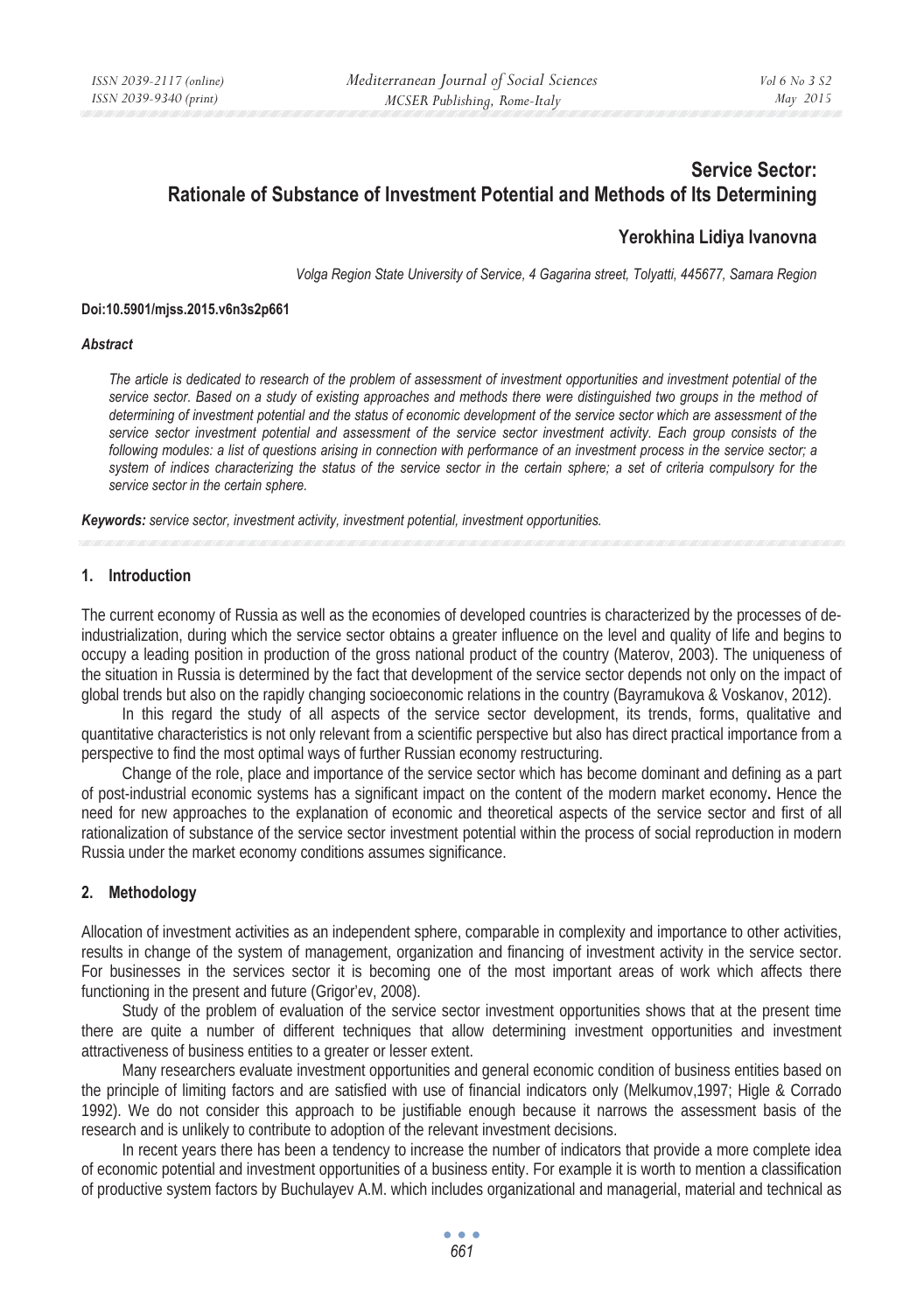well as social and labor factors (Buchulayev*,* 2001). Another researcher Tuzov N.E. distinguished such investment planning factors as organizational and production, financial and economical as well as social and labor ones (Tuzov*,*2002). Stepanova O.A. has an opinion similar to the above mentioned nevertheless at time of estimating economic resilience of an enterprise she takes into account a production, investment, financial and organizational strategy (Stepanova, 2002).

Analysis of the existing methods shows that an enterprise or a group of enterprises are more frequently used as an object of research, and an industry or an economy sector serves less frequently in this capacity. In recent years national statistics began to pay more serious attention to the problems of investment in various sectors of the economy (Solovieva & Telyatnikova,2012*)*. To this effect data collection and processing are being performed for definite sectors; analysis of such data ultimately allows determining investment potential and investment activity in these sectors. Pursuit of investment opportunities evaluation is quite clear and is equally important for both an investor and a recipient. An investment process must necessarily be profitable for an investor, so he must be aware about the status of investment opportunities of an industry (Grigor'ev, 2008). On the other hand such factors as the size of capital investments (both domestic and foreign) and their frequency, i.e. factors ensuring conditions for the sector development, its renovation, modernization, technical re-equipment, growth and maintenance of competitive ability have significance for a recipient. For this aim a recipient should have clear understanding of its own abilities and level of preparedness for an investment process implementation, as well as of the size of financial investments on which he can rely.

Official statistical survey involves more than thirty indicators that are joined into several groups and give an idea of the status of the resource, industrial, labor, financial and institutional capacities, as well as of the degree of investment activity and investment performance of an industry.

Without prejudice to the importance of the above methods and approaches we offer to extend the areas of investment activity analysis and evaluation of investment opportunities for an investment process implementation in the service sector. The method offered by us uses expansion approach to the definition of investment potential of the service sector allowing to keep homeostasis of the industry and ensuring its investment attractiveness as well as the basis for economic growth within the same. In addition we believe that the characteristic features of the service sector investment potential determine the type of economic growth within the same and its specificity.

In connection with the above we've divided the method for determining the investment potential and the status of economic development of the service sector into two directions (groups):

- 1. group assessment of the service sector investment potential;
- 2. group assessment of the service sector investment activity.

There are several modules within each of the groups:

- a list of questions which arise in connection with performance of an investment process and which are applied to the service sector;
- system of indices characterizing the status of the service sector in the certain sphere;
- a set of criteria compulsory for the service sector in the certain sphere.
- The method has adopted a "conventional reference service sector" as a basis of comparison.
- Besides we offer to perform comparison of the service sector indices according to the following aspects:
- 1. comparison with the general level of the Central Federal District (except for Moscow city);
- 2. comparison with the general regional level;
- 3. comparison with individual entities within the CFD;
- 4. comparison of individual industries with the regional service sector;
- 5. comparison with the rated values.

The technique developed by us is based on use of the methods of explication, decomposition, composition, ranking score, expert survey and other.

### **3. Main Part**

We offer to perform analysis of the service sector investment potential and its assessment (1 group) with involvement of the expansion approach according to the following directions: resources provision; labor potential; production potential; institutional features; financial status; credit reputation of the service sector; innovative potential; information support; market factor (consumption potential); infrastructural potential.

Hence we offer to analyze the following indices in order to assess the investment potential (Table. 1).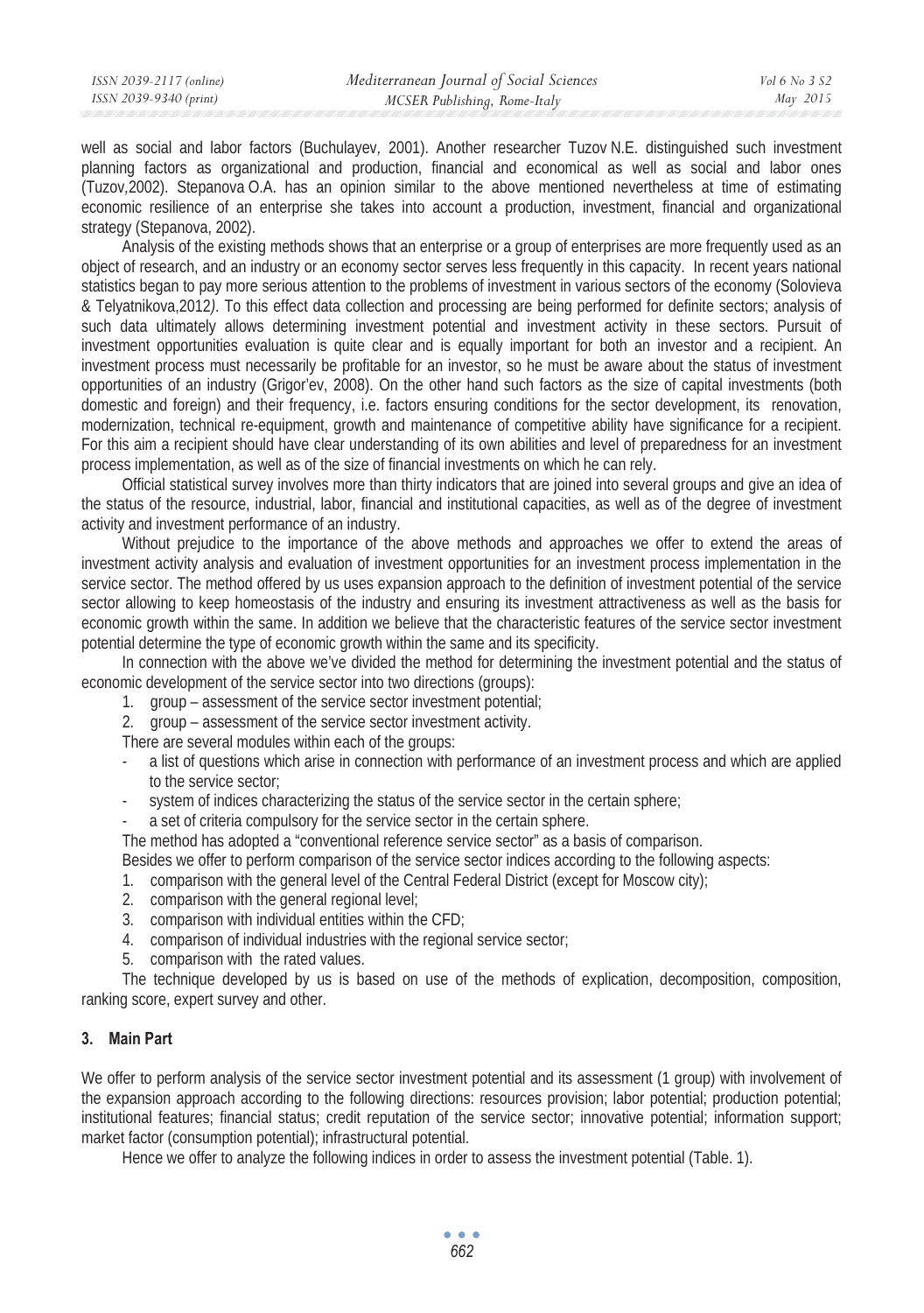## **Table 1**. The system of indices for assessment of the service sector investment potential

| Assessment direction      | A set of indices                                                                                       |
|---------------------------|--------------------------------------------------------------------------------------------------------|
| Resources provision       | - volume of fixed assets and their dynamics;                                                           |
|                           | - depreciation of fixed assets and in particular of their active part;                                 |
|                           | - coefficient of renewal and coefficient of disposal of fixed assets and their elements;               |
|                           | - share of material costs in the volume of total costs of production and sales of services, inclusive  |
|                           | of raw materials and supplies, fuel and energy;                                                        |
|                           | - share of raw and other materials of own production in the total volume within the CFD and Russia.    |
| Labor potential           | - average annual number of personnel in the service sector;                                            |
|                           | - personnel circulation: engaged - discharged;                                                         |
|                           | - share of high-qualified personnel;                                                                   |
|                           | - share of personnel working under disadvantageous labor conditions;                                   |
|                           | - average actual length of working-day;                                                                |
|                           | - average monthly accrued wages of the service sector personnel;                                       |
|                           | - overdue wages indebtedness to personnel (as of the end of period);                                   |
|                           | - capital-labor ratio;                                                                                 |
|                           | - labor efficiency.                                                                                    |
| Production potential      | - volume of sales of services and dynamics of its change;                                              |
|                           | - share of volume of services sales in gross domestic product (gross regional product);                |
|                           | - services producer price index as of the end of period;                                               |
|                           | - capital productivity;                                                                                |
|                           | - level of accumulation;                                                                               |
|                           | - services sales profitability.                                                                        |
| Institutional features    | - total number of enterprises in the service sector and their dynamics;                                |
|                           | - number of small enterprises in the service sector:                                                   |
|                           | - structure of enterprises by pattern of ownership;                                                    |
|                           | - structure of enterprises by size;                                                                    |
|                           | - number of business entities having market share exceeding 35%;                                       |
|                           | - coefficient of establishment and official liquidation of enterprises.                                |
|                           | - ratio of profitable and unprofitable enterprises;                                                    |
|                           | - ratio of receivables and payables;                                                                   |
| <b>Financial status</b>   | - value of overdue indebtedness and its structure;                                                     |
|                           | - amount of profit and damages;                                                                        |
|                           | - indicators of financial soundness: current ratio, working capital to current assets ratio, equity to |
|                           | total assets ratio;                                                                                    |
|                           | - number of enterprises in default in the service sphere.                                              |
| Credit reputation of the  | - value of loans and credits:                                                                          |
| service sector            | - value of overdue loans and credits:                                                                  |
|                           | - business solvency ranking score of the service sector.                                               |
| Innovative potential      | - amount of innovative work in the service sector;                                                     |
|                           | - share of investment in innovation:                                                                   |
|                           | - share of investment in science:                                                                      |
|                           | - number of enterprises in the service sector producing innovative products;                           |
|                           | - novelty of researches in the service sector.                                                         |
| Information support       | - degree of elaboration of a legislative and regulatory framework of investment activity in the        |
|                           | service sector;                                                                                        |
|                           | degree of elaboration of guidance materials regulating assessment of investment projects in the        |
|                           | service sector:                                                                                        |
|                           | - degree of elaboration of a system of standards in the service sector;                                |
|                           | - availability of special units dealing with development of a strategy and tactics of an investment    |
|                           | project in the service sector.                                                                         |
| Market potential          | - actual volume of services sales:                                                                     |
|                           | share of products produced in the service sector in the retail turnover volume.                        |
| Infrastructural potential | - compliance of the service sector infrastructure with the requirements to consistency of an           |
|                           | investment process and economic growth;                                                                |
|                           | - status of allied and linked industries supplying raw and other materials, equipment, personnel,      |
|                           | new technologies and other economic resources to the service sector.                                   |

So based on the above stated the current status of investment potential of the service sector may be presented as a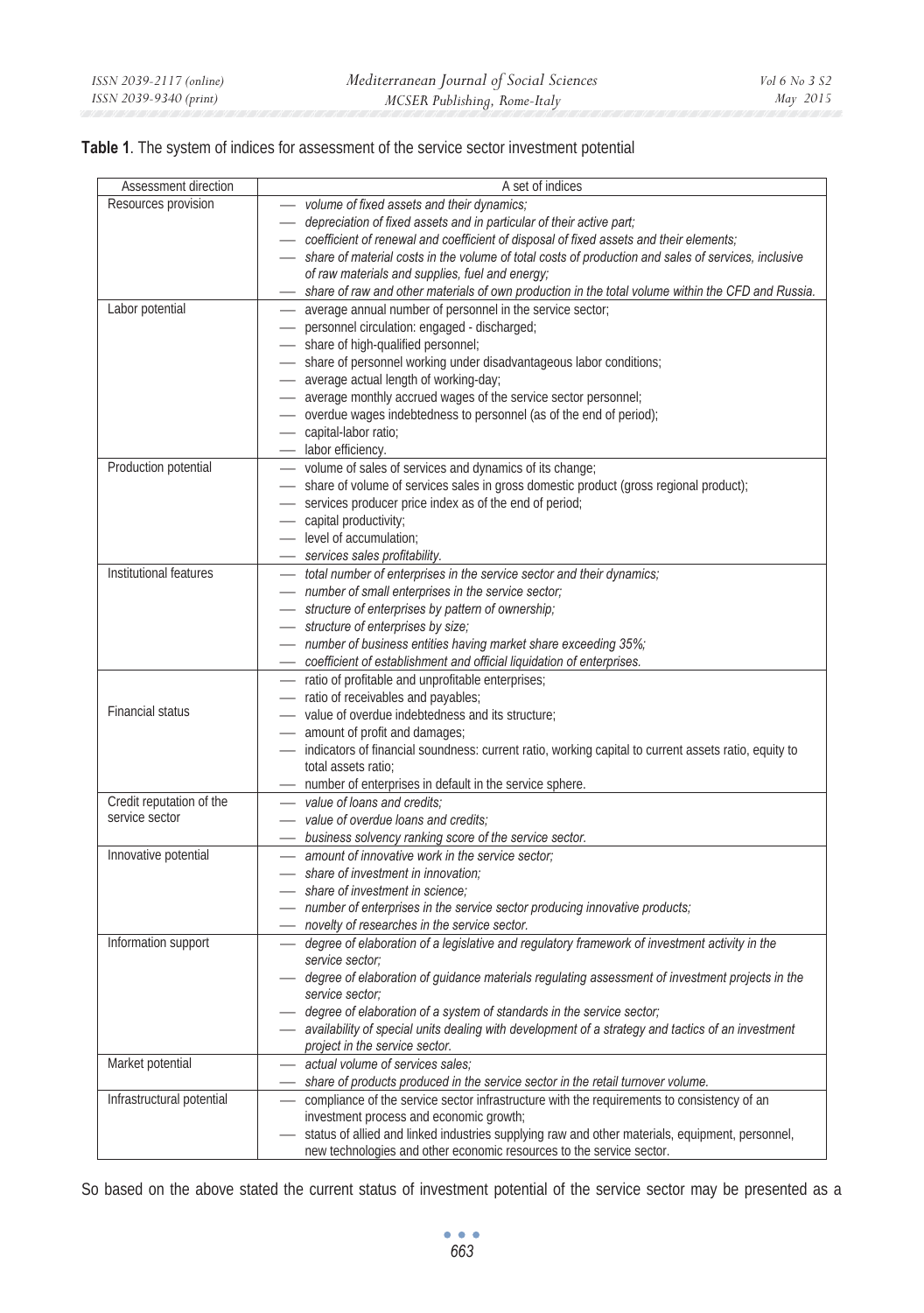*, (1)* 

functional relation of a system of components, i.e.: *Innp* = *f* (*RP*, *LP*, *PP*,*IF*, *FS*,*CR*, *InP*, *InfS*, *MP*,*InfrP*)

where  $RP$  - resources provision in the service sector;

*LP*- labor potential of the service sector;

*PP -* production potential of the service sector;

*IF -* institutional features of the service sector;

*FS -* financial status of the service sector;

*CR* - credit reputation of the service sector;

*InP* - innovative potential of the service sector:

*InfS -* information support of the service sector;

*MP-* market potential of the service sector;

*InfrP -* infrastructural potential of the service sector.

However the process of the service sector functioning is not strictly formalized, moreover it does not seem possible to give a formalized and explicit description of assessment of the current investment potential of the service sector. In such cases modeling is based on decomposition of the process under investigation into individual components, their analysis and assessment as well as finding out system interrelations which will be later used for composition of the expected results. In view of this the service sector investment potential may be presented as a system of indices which characterize the said components. As practice shows, in management decisions, including those investment-related the managers tend to satisfactory or more precisely named as "satisfying" rather then to "maximizing" behavior. Therefore we assume that in practice the proposed number of indices and components of investment potential would be reduced.

Investment activity of the service sector (group 2) is defined by the investment process status. Both an investor and a recipient evaluate investment activity from the point of view of structural charges in an investment process in the services sector, growth or decrease of the real investments volume. Analysis of the state of an investment process in the service sector for a five-year period or more long period allows to figure out an actual image of the changes in the investment service sector, to discover problems and trends as well as to plan future development.

Evaluation of an investment process in the service sector may be performed with use of a whole range of indices. The most significant directions of assessment of investment activity in the service sector are as follows:

- volume of investments to fixed capital and their dynamics;
- technological structure of investments;
- reproductive structure of investments;
- proportion of fixed capital investments by patterns of ownership;
- structure of investments depending on the financing sources;
- share of foreign investments in the service sector.

### **4. Findings**

Thus taking into account generalizations of existing theoretical and methodological scientific knowledge we've developed the methods of determining the service sector investment potential and the state of economic development.

### **5. Conclusions**

The service sector investment potential determines its attractiveness and creates opportunities for its economic growth (Asambaev, 2002). It is not quite appropriate to evaluate the service sector investment potential from the point of view of limiting factors, in particular financial resources. We share the position of those investigators who use the expansive approach to the investment potential and take into account saturation of the service sector with various factors (resources, labor power, capital assets, infrastructure, etc.). In accordance with this approach, the service sector investment potential is an aggregation of resource, manufacturing, financial, institutional, consumer, infrastructure, information and labor potentials. Such vision of the definition of investment potential will give an opportunity of comprehensive economic development of the service sector directions.

### **References**

Asambaev, N.N. (2002). *Investment in Russia*, 3, 10-16.

Buchulayev, Ⱥ. Ɇ. (2001). Evaluating the effectiveness of performance management in the regional construction sectors. *PhD thesis*